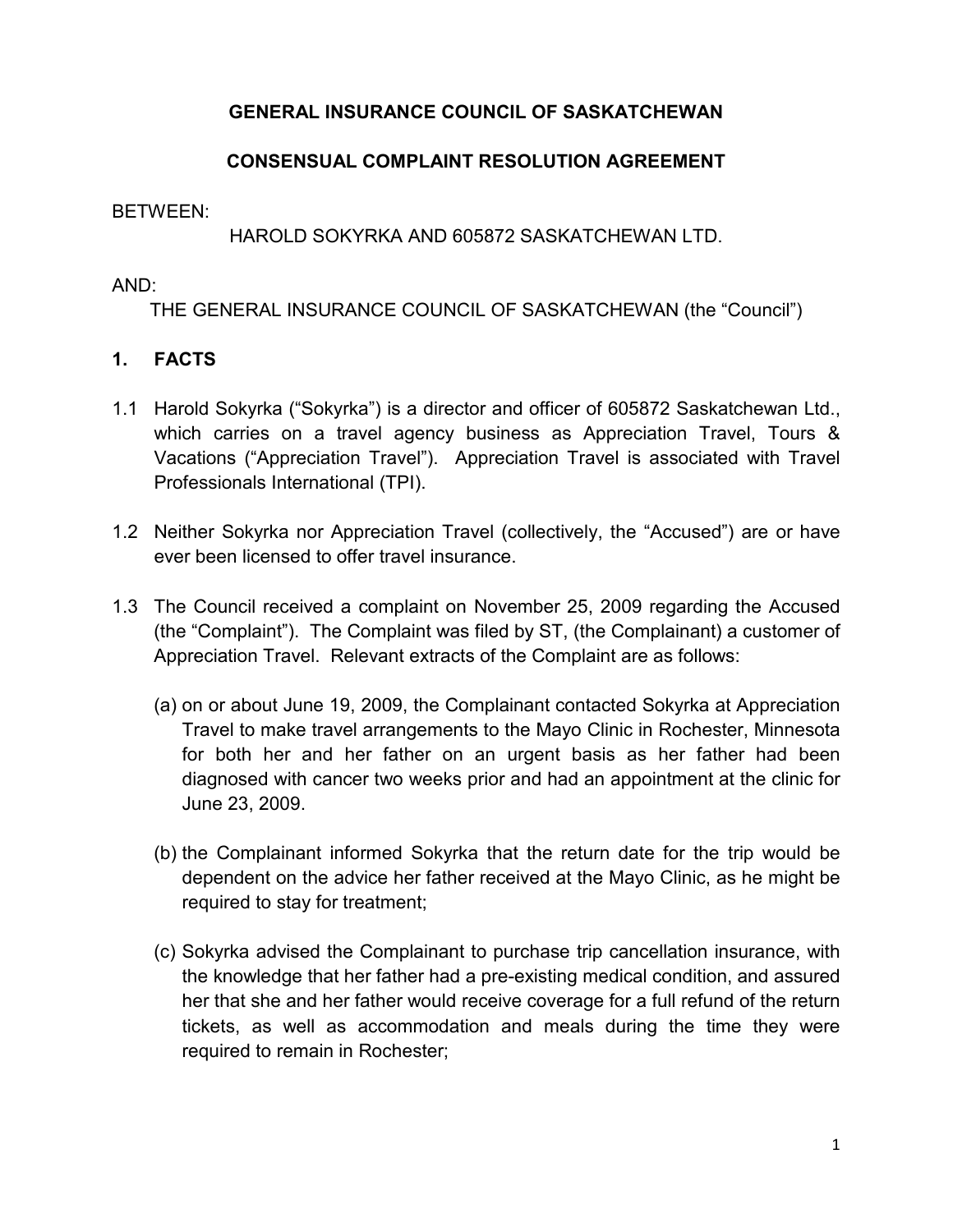- (d) the Complainant was skeptical about booking the return fight and advised Sokyrka that she would rather book this portion of the trip once her father had seen the doctor in Rochester; however, Sokyrka persisted in his advice that the Complainant purchase the return tickets, as well as trip cancellation insurance; and
- (e) the Complainant and her father were required to remain in Rochester beyond the date of their return ticket, and when they filed a claim to recover under their trip cancellation insurance, the claim was denied on the grounds that the subject trip cancellation policy did not cover trips for the purpose of obtaining health care or treatment of any kind.
- 1.4 As a result of the Complaint, an investigation was undertaken and the following was determined:
	- (a) neither Sokyrka nor Appreciation Travel are licensed to sell insurance in Saskatchewan;
	- (b) Allianz Global Risks U.S. (Canadian branch) has the exclusive right to offer insurance on the Expedia.ca website and that agreements to purchase insurance are done between Expedia and the traveler directly;
	- (c) resale of insurance purchased on the Expedia website is prohibited;
	- (d) use of the Expedia website or its contents for any commercial purpose is prohibited;
	- (e) the subject trip cancellation insurance was purchased by Appreciation Travel using a credit card in Sokyrka's name, while the Complainant's father was listed as the insured for an individual single-trip cancellation policy and the Complainant as an additional insured, the address of the insured was listed as being 442 Sylvian Crescent, Saskatoon, Saskatchewan, which is the personal address of Sokyrka;
	- (f) the Accused re-sold the trip cancellation insurance to the Complainant.
- 1.5 In accordance with the foregoing, the Council concluded that there was sufficient evidence that the Accused breached section 416 of *The Saskatchewan Insurance Act* (the Act) and that such breach constituted an offence under section 475.1 of the Act.
- 1.6 The Accused were served with Summons to appear in Provincial Court.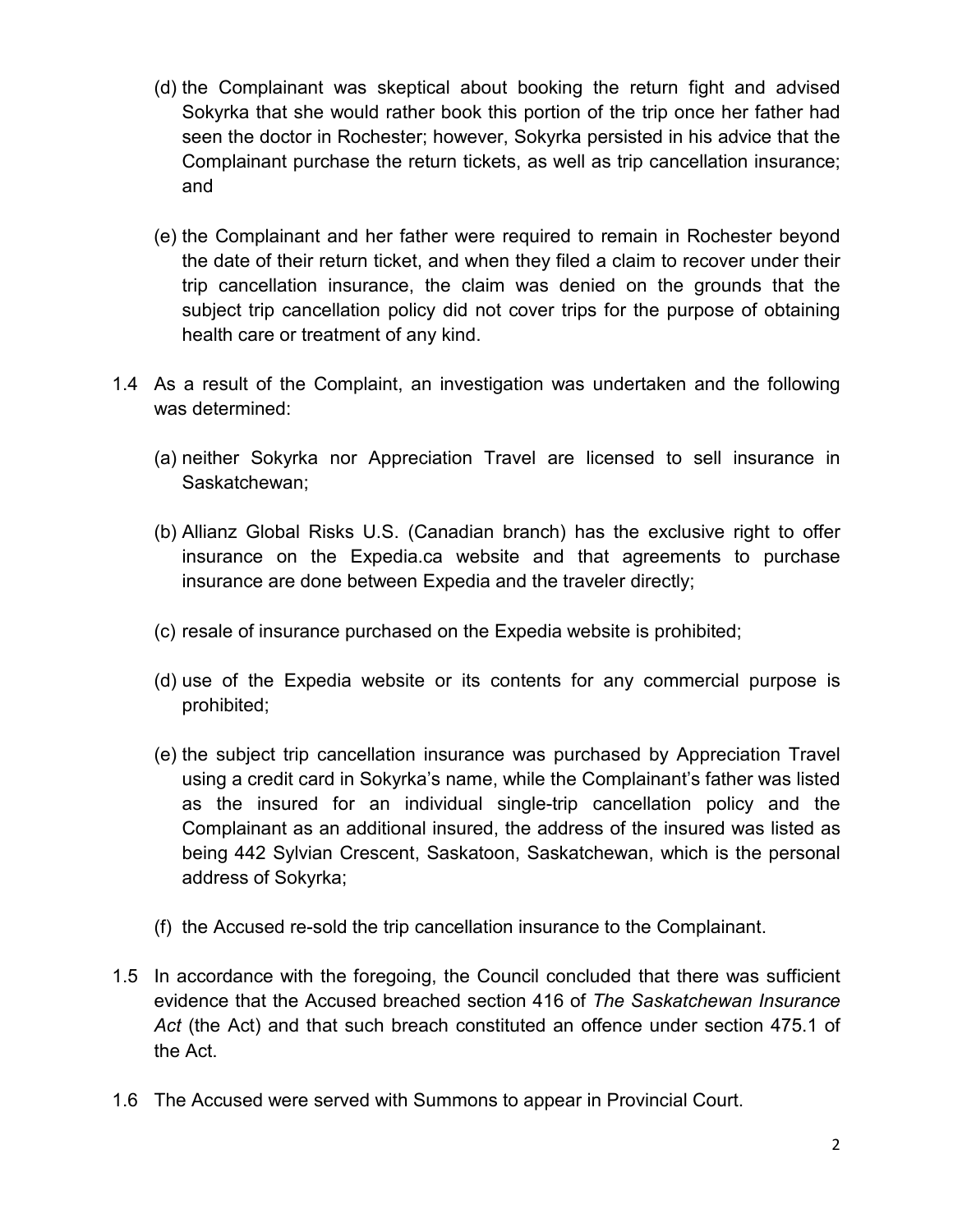1.7 The Accused and legal counsel for the Council appeared in court and the matter was adjourned.

## **2. ADMISSION OF WRONGDOING**

2.1 The Accused acknowledge that they contravened section 416 of the Act by selling travel insurance without a licence.

## **3. TERMS AND UNDERTAKINGS**

- 3.1 The Accused are willing to accept the terms of this Consensual Complaint Resolution Agreement (the Agreement) and undertake to:
	- (a) Pay to the Complainant the amount of \$1,780.00 for the cost which she incurred to pay for additional return air line tickets when the trip cancellation insurance sold to her by the Accused was denied by the insurer due to preexisting health conditions. The pre-existing health conditions were known by the Accused at the time the trip cancellation policy was sold to her;
	- (b) Pay to the Complainant the amount of \$1,088.56 which is the excess difference between the actual Expedia.ca travel confirmation charges and the Accused's travel confirmation receipt of charges;
	- (c) Cease and desist selling or offering insurance of any kind until and unless they become a licensed agent, authorized to sell insurance in Saskatchewan in accordance with the Act.
- 3.2 All payments owing under this Agreement shall be made to the Council within 10 days of signing this Agreement. The Council shall forward the monies to the Complainant under the terms of this Agreement.

# **4. DISCLOSURE AND NOTIFICATION**

4.1 Notification of this agreement shall be in accordance with Bylaw 5, Section 1(1) of Council's Bylaws. The complainant will be informed that the Accused have entered into an Agreement and have made undertakings that satisfy the Council that the public will be protected. It will be noted on the register that there is an Agreement with the Accused for as long as the undertakings remain in effect. A